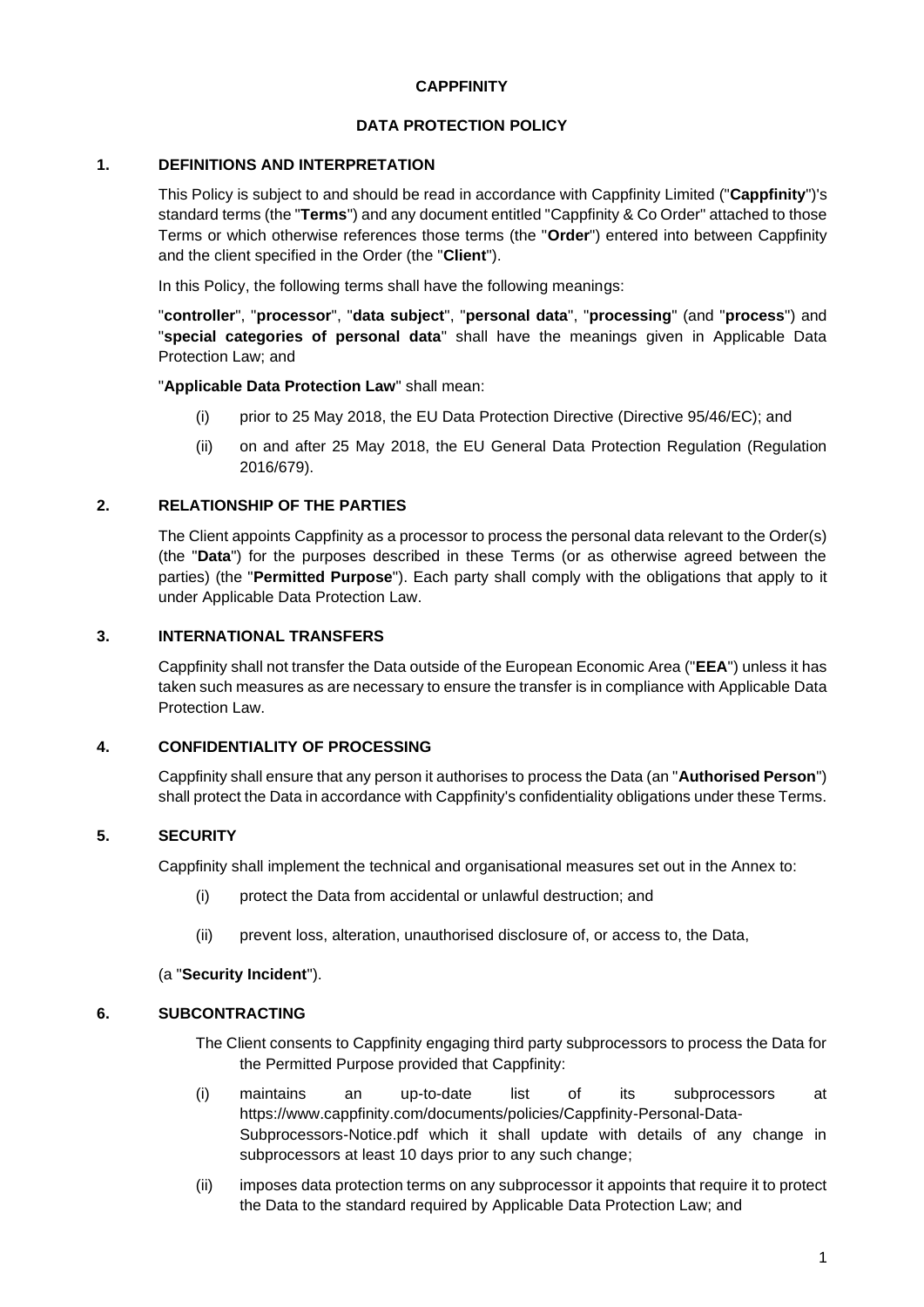(iii) remains liable for any breach of this Clause that is caused by an act, error or omission of its subprocessor.

The Client may object to Cappfinity's appointment or replacement of a subprocessor prior to its appointment or replacement, provided such objection is based on reasonable grounds relating to the Client's ability to comply with Applicable Data Protection Laws. In such event, Cappfinity will either not appoint or replace the subprocessor or, if this is not possible, the Client may suspend or terminate the relevant Order(s) (without prejudice to any fees incurred by the Client prior to suspension or termination).

## **7. COOPERATION AND DATA SUBJECTS' RIGHTS**

Cappfinity shall provide reasonable and timely assistance to the Client (at the Client's expense) to enable the Client to respond to:

- (i) any request from a data subject to exercise any of its rights under Applicable Data Protection Law (including its rights of access, correction, objection, erasure and data portability, as applicable) in accordance with its Data Subject Rights Management Policy which can be found at https://www.Cappfinity.co/Cappfinity-policies; and
- (ii) any other correspondence, enquiry or complaint received from a data subject, regulator or other third party in connection with the processing of the Data.

In the event that any request, correspondence, enquiry or complaint is made directly to Cappfinity, Cappfinity shall promptly inform the Client providing full details of the same.

## **8. DATA PROTECTION IMPACT ASSESSMENT**

If Cappfinity believes or becomes aware that is processing of the Data is likely to result in a high risk to the data protection rights and freedoms of data subjects, it shall inform the Client and provide reasonable cooperation to the Client (at the Client's expense) in connection with any data protection impact assessment that may be required under Applicable Data Protection Law.

### **9. SECURITY INCIDENTS**

If it becomes aware of a confirmed Security Incident, Cappfinity shall inform the Client without undue delay and shall provide reasonable information and cooperation to the Client so that the Client can fulfil any data breach reporting obligations it may have under (and in accordance with the timescales required by) Applicable Data Protection Law. Cappfinity shall further take reasonably necessary measures and actions to remedy or mitigate the effects of the Security Incident and shall keep the Client informed of all material developments in connection with the Security Incident.

### **10. DELETION OR RETURN OF PERSONAL DATA**

Subject to the provisions of the Terms, upon termination or expiry of the relevant Order(s), Cappfinity shall (at the Client's election) destroy or return to the Client all Personal Data in its possession or control. This requirement shall not apply to the extent that Cappfinity is required by applicable law to retain some or all of the Personal Data, or to Personal Data it has archived on back-up systems, which Personal Data Cappfinity shall securely isolate and protect from any further processing except to the extent required by law.

### **11. AUDIT**

The Client acknowledges that Cappfinity is regularly audited against *ISO 27001 and ISO 9001* standards by independent third-party auditors. Upon request, Cappfinity shall supply a summary copy of its audit report(s) to the Client, which reports shall be subject to the confidentiality provisions within these Terms.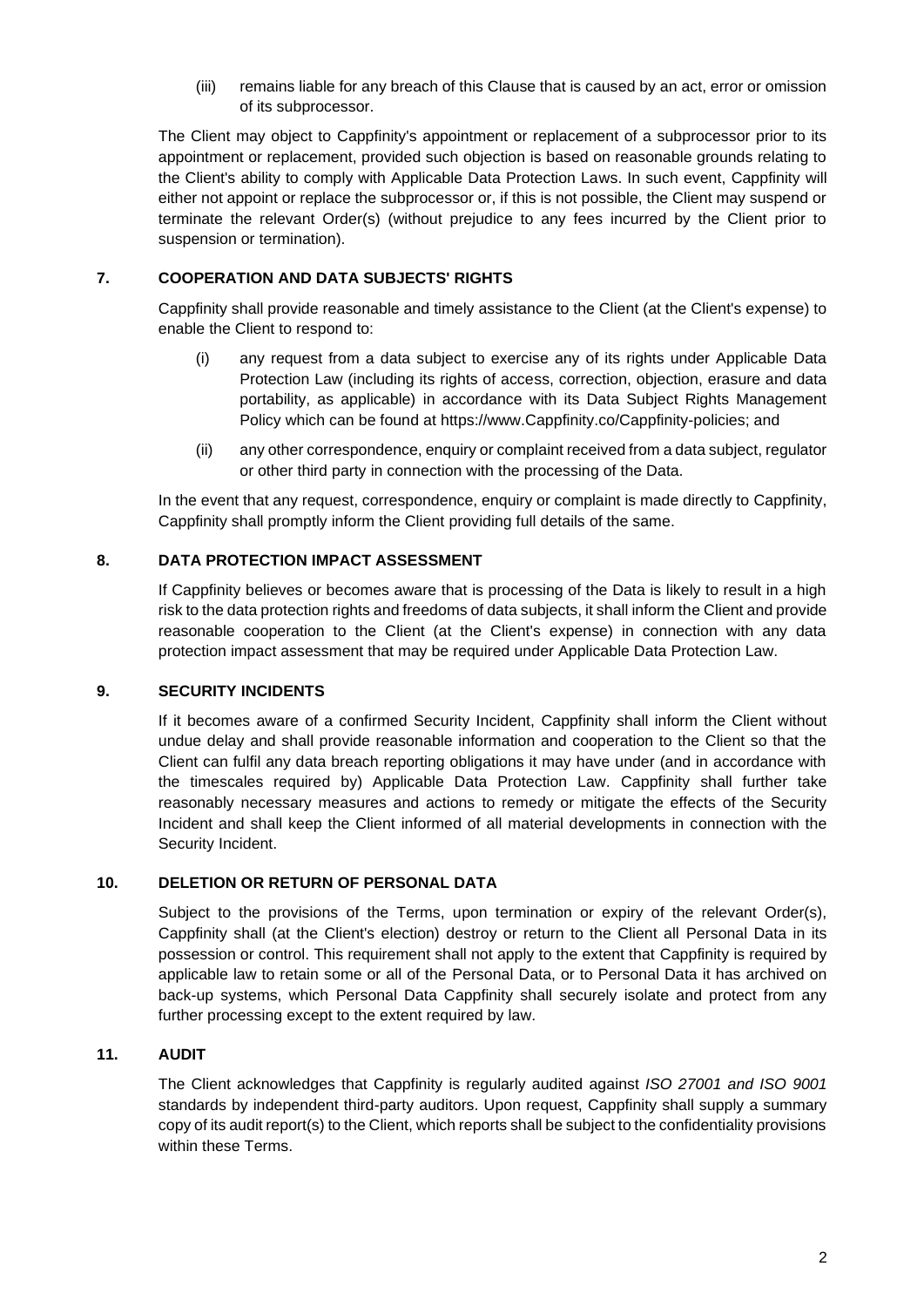#### **ANNEX**

#### **SECURITY MEASURES**

Cappfinity currently observes the security practices described in this Appendix 2. Notwithstanding any provision to the contrary otherwise agreed to by Client, Cappfinity may modify or update these practices at its discretion provided that such modification and update does not result in a material degradation in the protection offered by these practices. All capitalised terms not otherwise defined herein shall have the meanings as set forth in the Agreement.

#### **a) Access Control**

#### **i) Preventing Unauthorized Product Access**

Outsourced processing: Cappfinity hosts its Service with outsourced cloud infrastructure providers. Additionally, Cappfinity maintains contractual relationships with vendors in order to provide the Service in accordance with our Data Processing Agreement.

Cappfinity relies on contractual agreements, privacy policies, and vendor compliance programs in order to protect data processed or stored by these vendors.

Physical and environmental security: Cappfinity hosts its product infrastructure with multi-tenant, outsourced infrastructure providers. The physical and environmental security controls are audited for SOC 2 Type III and ISO 27001 compliance, among other certifications, as per [https://azure.microsoft.com/en](https://azure.microsoft.com/en-gb/overview/trusted-cloud/compliance)[gb/overview/trusted-cloud/compliance](https://azure.microsoft.com/en-gb/overview/trusted-cloud/compliance) and<https://aws.amazon.com/compliance/>

Authentication: Cappfinity has implemented a strong password policy for its Service. Customers who interact with the Service must authenticate before accessing its Service.

Authorisation: Customer data is stored in multi-tenant storage systems accessible to customers via only application user interfaces and application programming interfaces. Customers are not allowed direct access to the underlying application infrastructure.

The authorisation model in each of Cappfinity products is designed to ensure that only the appropriately assigned individuals can access relevant features, views, and customisation options. Authorisation to data sets is performed through validating the user's permissions against the attributes associated with each data set.

Application Programming Interface (API) access: Public product APIs may be accessed using an API key.

### **ii) Preventing Unauthorised Product Use**

Cappfinity implements industry standard access controls and detection capabilities for the internal networks that support its Service.

Security reviews of code stored in Cappfinity source code repositories is performed, checking for coding best practices and identifiable software flaws.

#### **iii) Limitations of Privilege & Authorisation Requirements**

Product access: A subset of Cappfinity employees have access to the product and to personal data via controlled interfaces, based on a business need to know. The intent of providing access to a subset of employees is to provide effective customer support, to troubleshoot potential problems, to detect and respond to security incidents and implement data security. Access is enabled through "just in time" requests for access; all such requests are logged. Employees are granted access by role.

Code of conduct: All employees are required to conduct themselves in a manner consistent with company guidelines, non-disclosure requirements, and ethical standards.